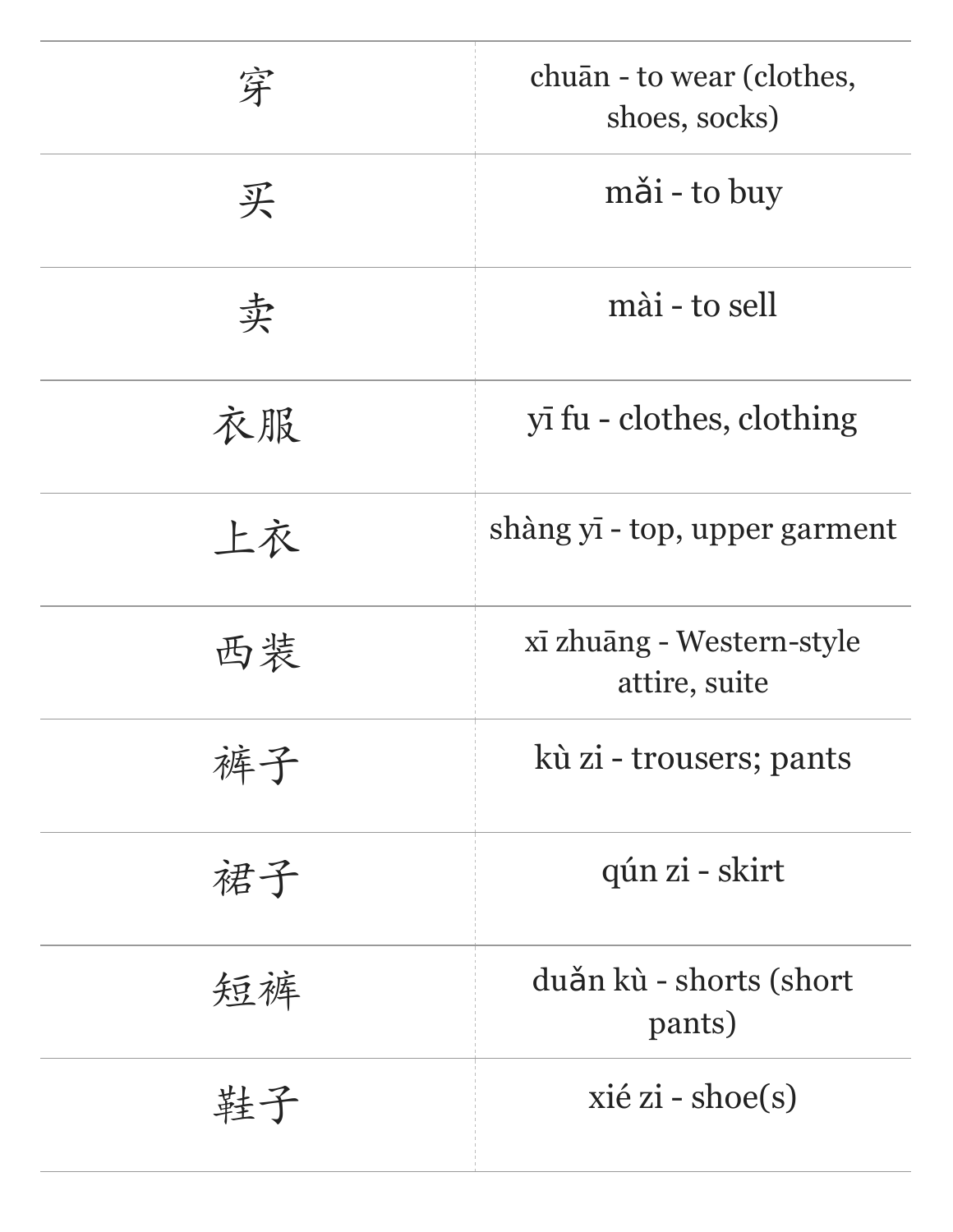| 帽子      | mào zi - hat, cap                                                                          |
|---------|--------------------------------------------------------------------------------------------|
| 件       | jiàn - MW for clothing                                                                     |
| 条       | tiáo - MW for long narrow objects:<br>use with pants / skirts / roads / river /<br>noodles |
| 想       | xiǎng - to feel like, to want, to<br>think                                                 |
| 要       | yào - to want, to be going to<br>(do sthg)                                                 |
| 喜欢      | xì huān - to like                                                                          |
| 今天      | jīn tiān - today                                                                           |
| 明天      | míng tiān - tomorrow                                                                       |
| 昨天      | zuó tiān - yesterday                                                                       |
| 他今天穿什么? | Tā jīn tiān chuān shén me?<br>He today wears what?                                         |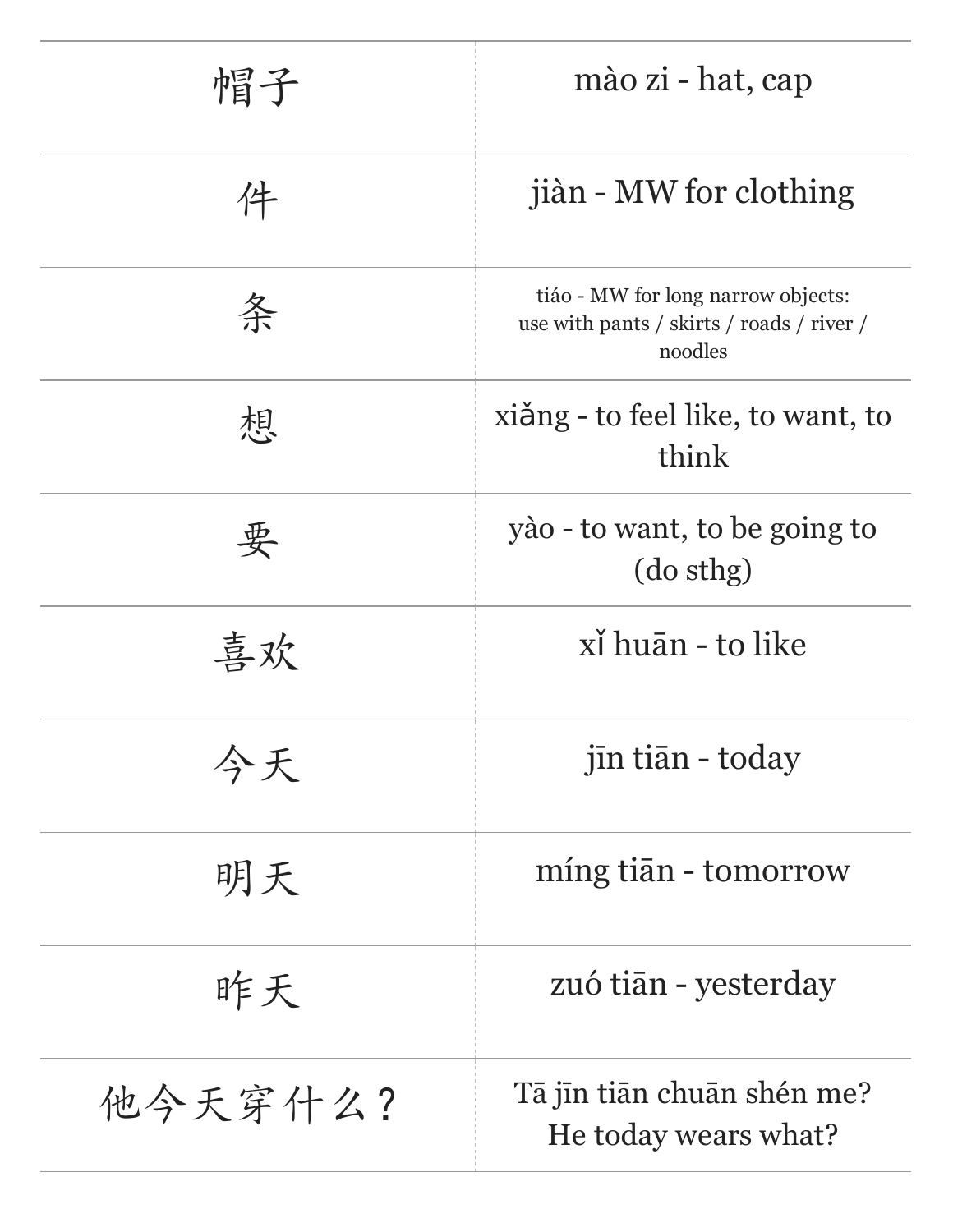| 他今天穿一条裤子和一件上<br>衣。 | Tā jīn tiān chuān yī tiáo kù zi hé yī jiàn shàng yī.<br>He today wears one pair of pants and one shirt. |
|--------------------|---------------------------------------------------------------------------------------------------------|
| 你喜欢什么颜色的鞋子?        | Ni xi huān shén me yán sè de xié zi?<br>You like what color of shoes?                                   |
| 我最喜欢绿色的鞋子!         | Wǒ zuì xiehuān lù sè de xié zi!<br>I most like green shoes!                                             |
| 双                  | (shuāng) measurement word<br>for pair, two, double, both                                                |
| 顶                  | (ding), [a measure word for<br>hat, cap]; top                                                           |
| 体恤衫                | (tīxùshān) - T-shirt                                                                                    |
| 外套                 | (wài tào) coat                                                                                          |
| 衬衫                 | (chèn shān) shirt                                                                                       |
| 皮带                 | belt (pí dài)                                                                                           |
| 牛仔裤                | jeans (niú zǎi kù)                                                                                      |